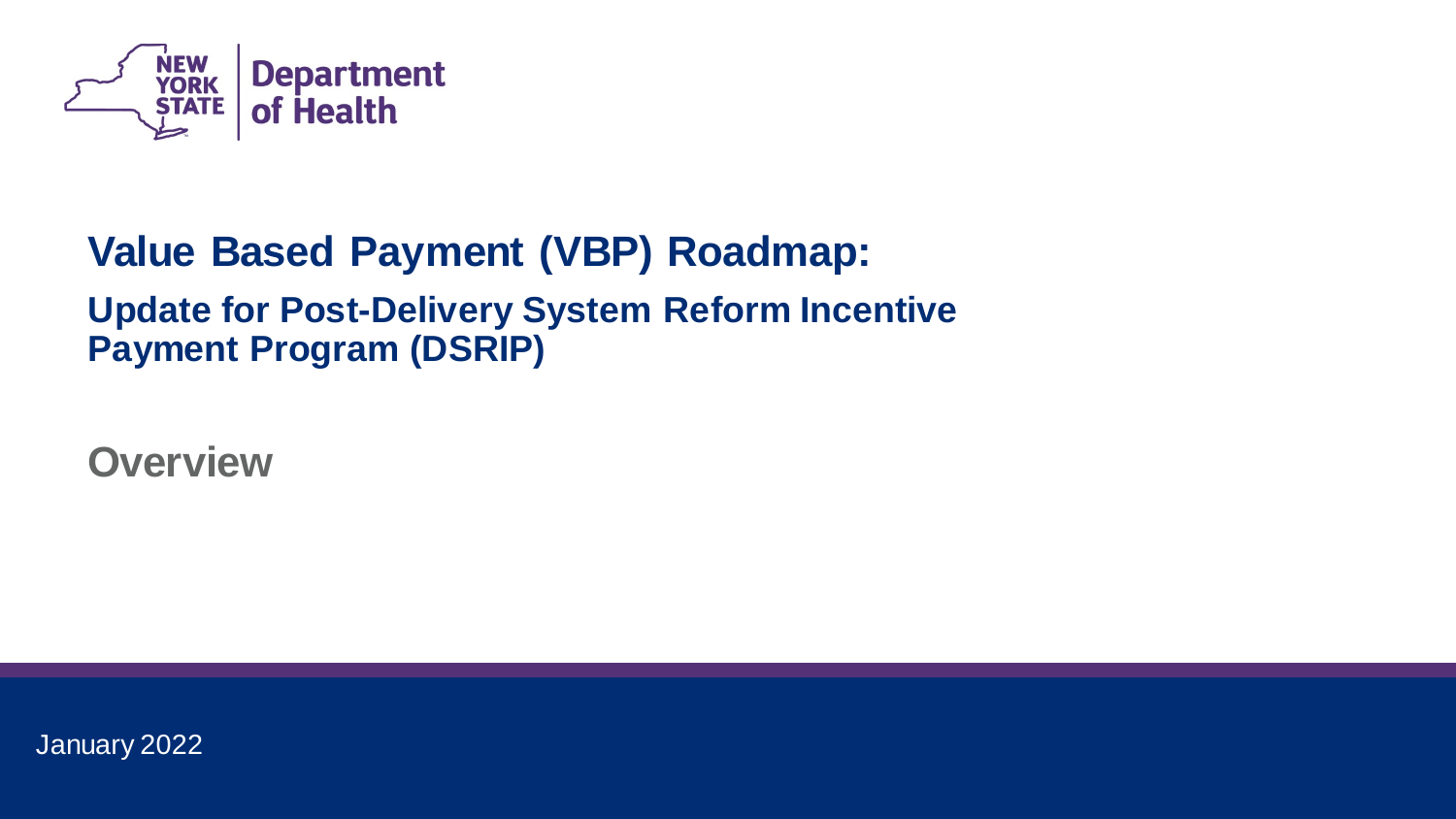# **Agenda**

- **1 Background on** *VBP Roadmap* **update**
- **2 Overview of updates**
	- **Structural updates**
	- **General and topic-specific updates**
	- **Areas of reinforcement**
- **3 Review the public comment process and timelines**
- **4 How to submit comments**
- **5 Q&A**

January 2022



2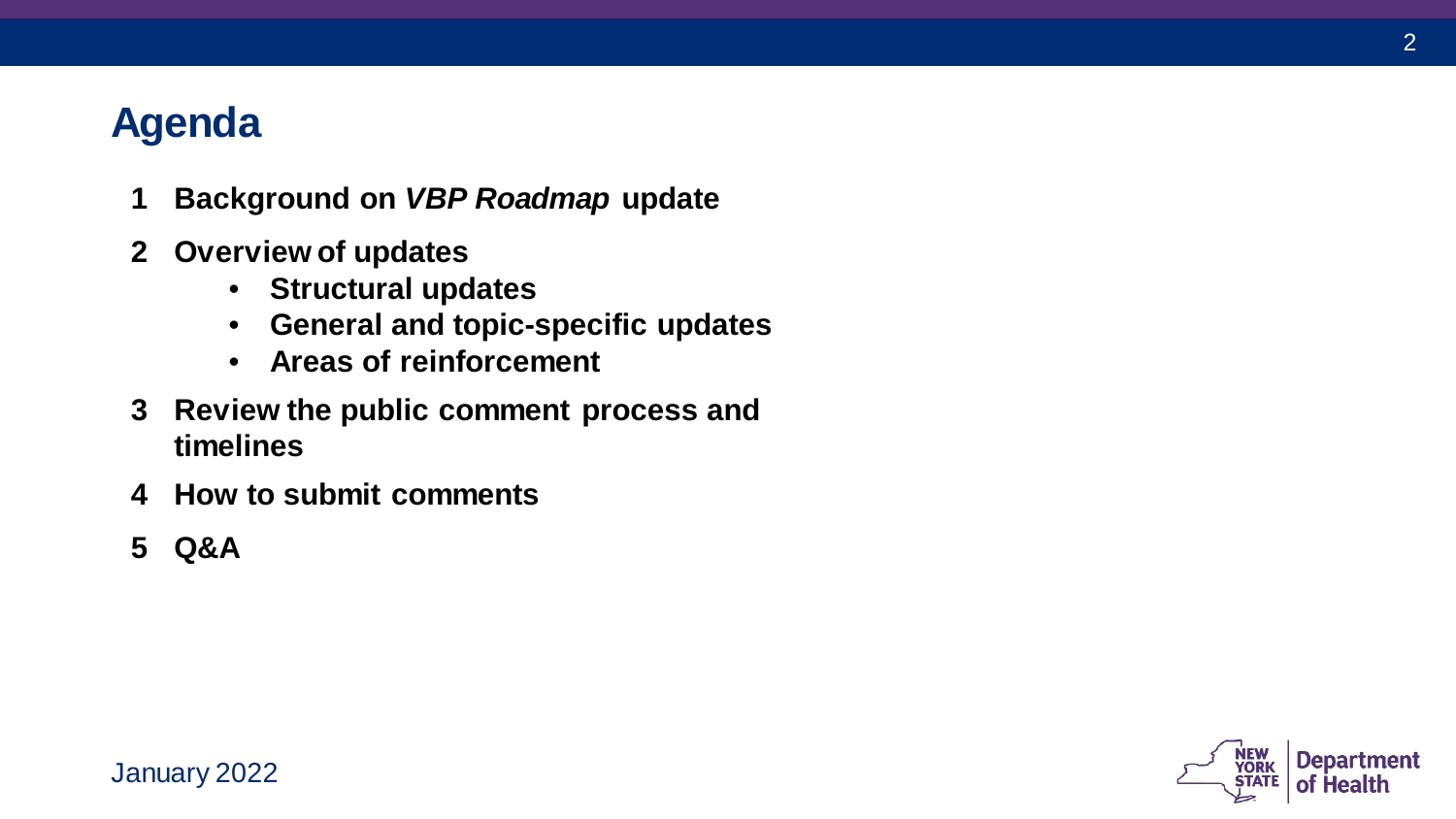### **Overview and Background**

- **Current Status:** While the New York State Department of Health (DOH) has continued to support the goals and transition towards value based payment (VBP), since the expiration of the Delivery System Reform Incentive Payment (DSRIP) program in March 2020, DOH has not renewed or updated *A Path toward Value Based Payment, New York State Roadmap for Medicaid Payment Reform* (the *VBP Roadmap*)*,* its foundational document governing expectations for Managed Care Organizations (MCOs) and providers to move towards VBP reform.
- **Goals and Objectives:** Due to the need to rearticulate expectations contained in the *VBP Roadmap*, DOH reviewed and revised the *VBP Roadmap* with the following objectives in mind:
	- o Reinforce DOH's continued expectations for the design of VBP arrangements;
	- o Streamline the *VBP Roadmap* to more clearly identify the contracting requirements and expectations of DOH;
	- o Make technical clarifications and remove outdated references that are no longer applicable to VBP contracting; and
	- $\circ$  Collect feedback for a forthcoming, more substantive update in connection with the design, negotiation, and implementation of NYS's next 1115 waiver.

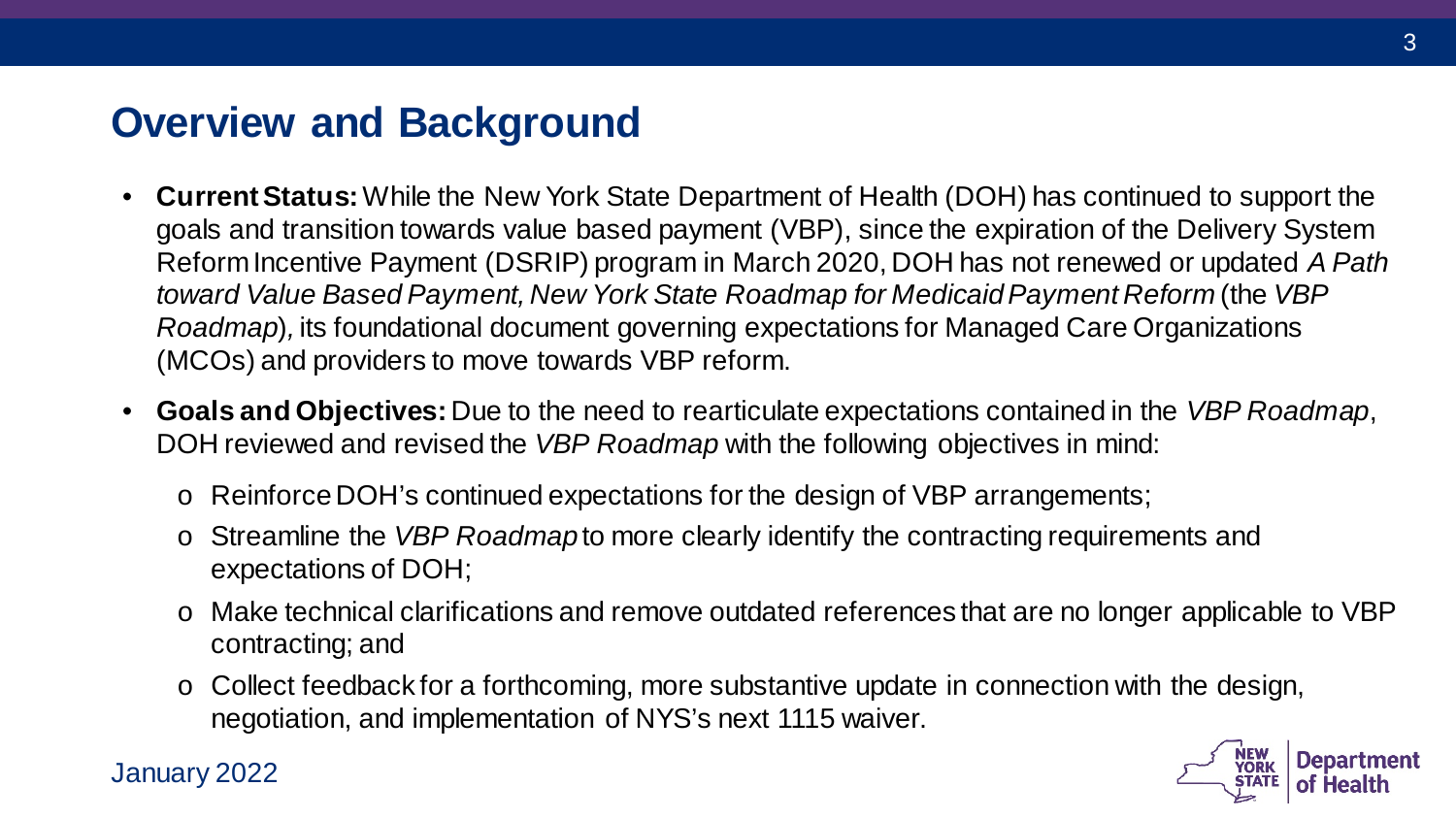### **NYS achieved its goal to move at least 80% of all Medicaid Managed Care payments into VBP arrangements by April 2020**

| <b>VBP Arrangement</b><br><b>Type</b>                            | <b>VBP Roadmap</b><br><b>Target</b> | <b>April 2020</b><br><b>Result</b> | <b>Target</b><br><b>Achieved</b> |
|------------------------------------------------------------------|-------------------------------------|------------------------------------|----------------------------------|
| Level 1 or higher<br>(fully & not full<br>capitated<br>combined) | $\geq 80\%$                         | 86%                                |                                  |
| Level 2 or higher<br>(fully capitated<br>only)                   | $\geq 35\%$                         | 56%                                |                                  |
| Level 2 or higher<br>(partially capitated<br>only)               | $\geq 15\%$                         | 18%                                |                                  |

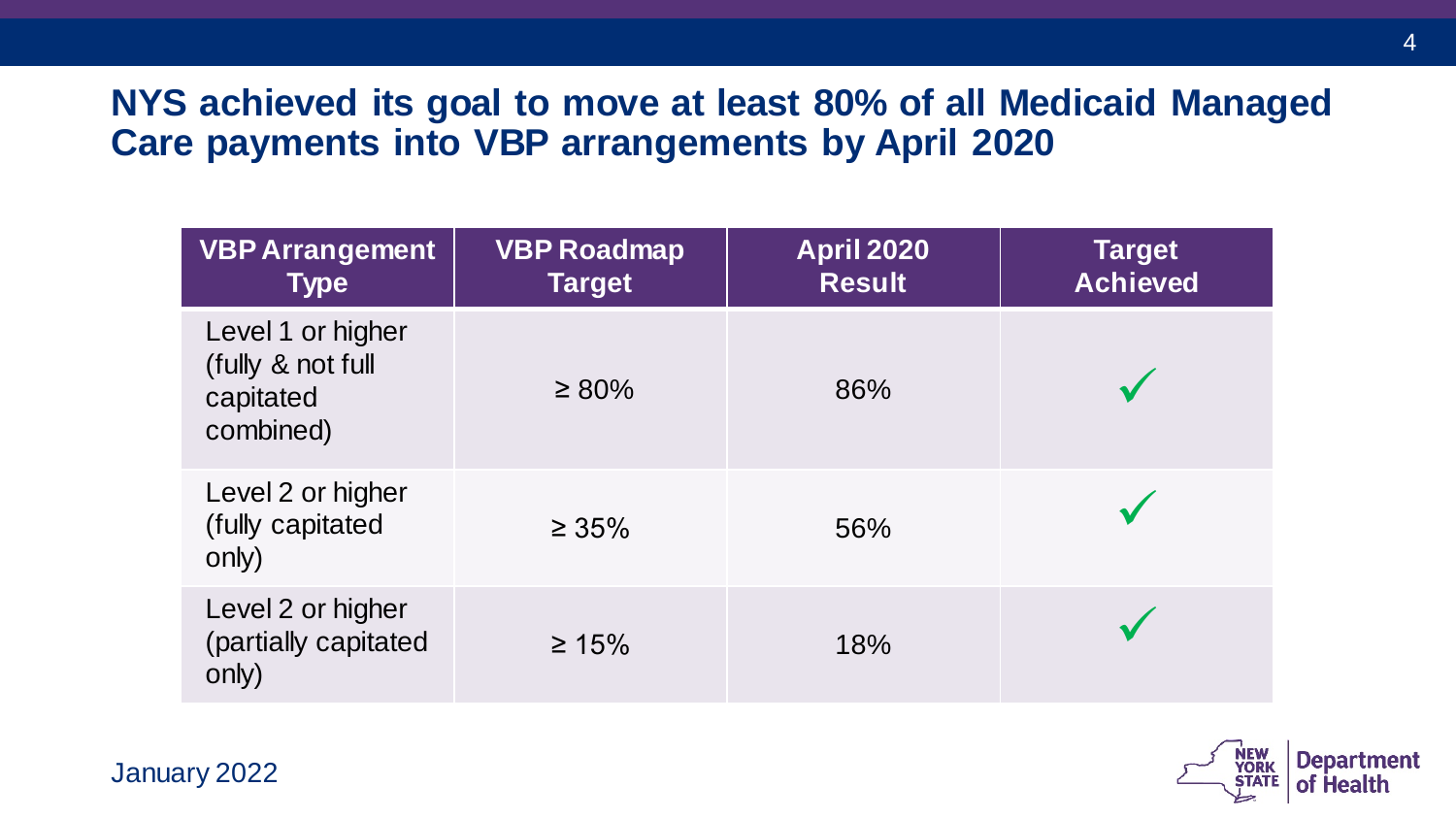### **VBP Contract Arrangements by Line of Business, April 2020**

| <b>Line of Business</b>                         | Level 1 or Higher | Level 2 or Higher |
|-------------------------------------------------|-------------------|-------------------|
| <b>MEDICAID</b>                                 | 91.49%            | 57.69%            |
| <b>HARP</b>                                     | 57.28%            | 48.46%            |
| <b>SNP</b>                                      | 67.86%            | 29.26%            |
| <b>DUAL</b>                                     | 7.75%             | $0.00\%$          |
| <b>MAP</b>                                      | 79.73%            | 71.29%            |
| <b>PACE</b>                                     | 45.41%            | 45.38%            |
| <b>FIDA</b>                                     | 53.97%            | 41.84%            |
| <b>SUBTOTAL FULLY CAPITATED</b>                 | 85.26%            | 56.22%            |
| <b>SUBTOTAL PARTIALLY CAPITATED</b>             | 94.45%            | 18.32%            |
| <b>TOTAL MANAGED CARE (FULLY &amp; PARTIAL)</b> | 86.15%            | 46.53%            |

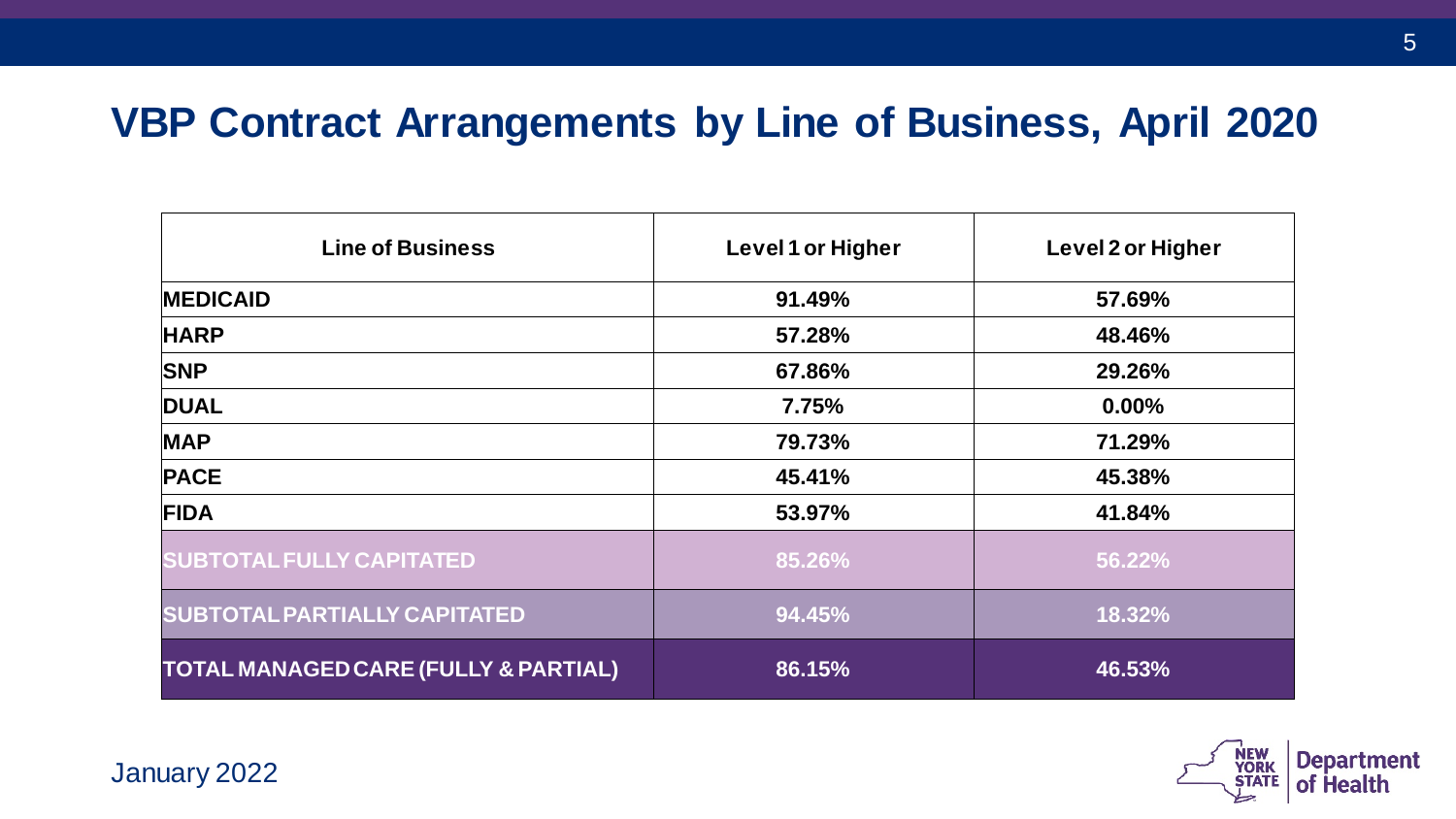# **Structure and Breakdown of the Updated VBP Roadmap**

The *VBP Roadmap* was reorganized in the following structure to better display valuable information and provide clear guidance to interested VBP contractors.

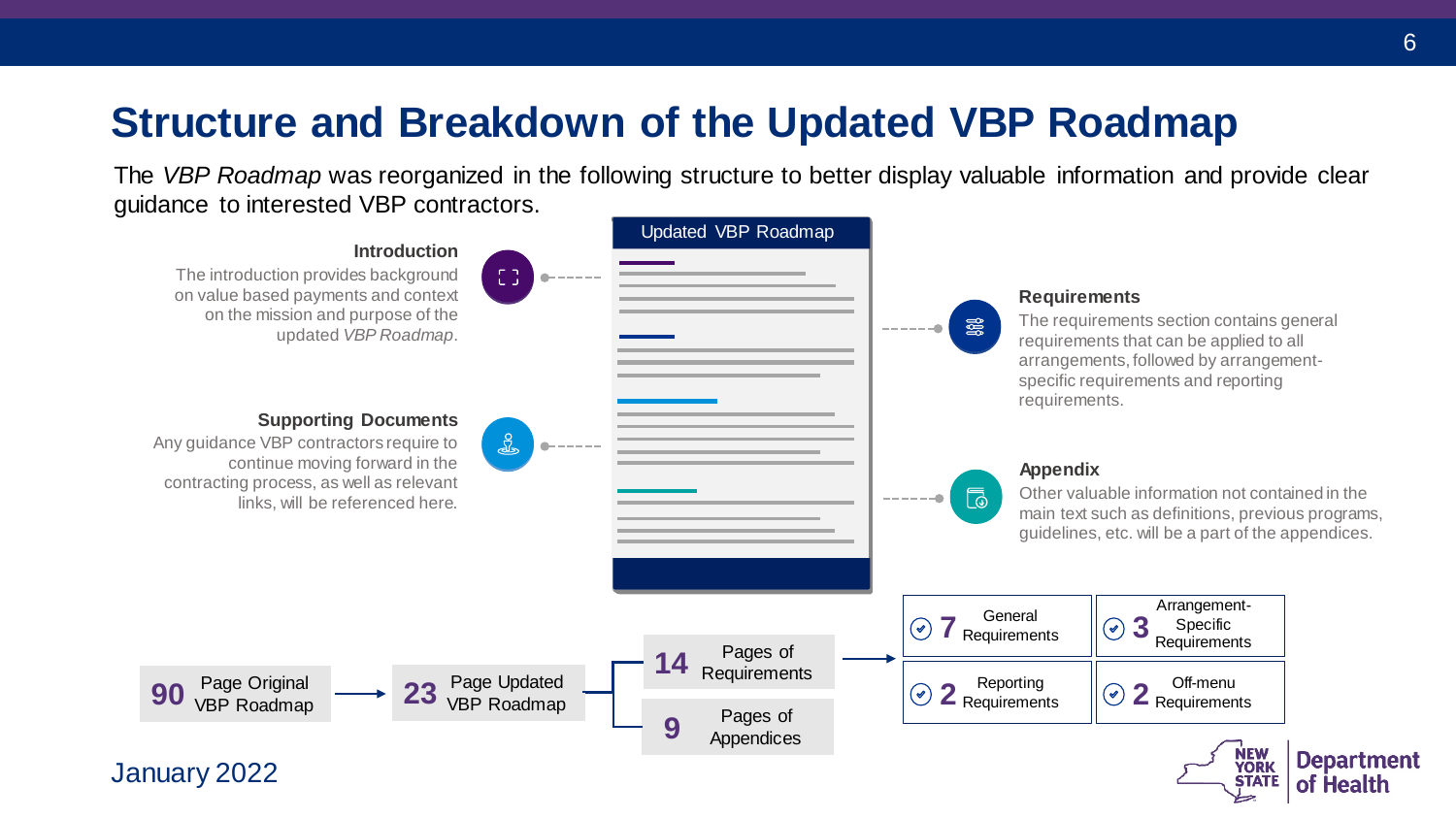# **Summary of VBP Roadmap Updates**

#### **What is included in the Updated VBP Roadmap**

- $\checkmark$  Simplified language of existing requirements and guidelines
- Condensed format
- $\checkmark$  Reiteration of the importance of VBP to the long-term goals of DOH and support for such arrangements

### **General Roadmap Updates**

#### **What is** *not* **included in the Updated VBP Roadmap**

- Material changes to the requirements and/ or guidelines
- Alteration of any existing DOH authority

- The structure and organization of the updated *VBP Roadmap* have been modified from the previous version to begin with historical context on VBP and its goals, followed by a succinct list of requirements that describes what shall be included in VBP contracts. Changes made in the updated VBP Roadmap will apply to new contracts submitted after the publication of the final updated VBP Roadmap, while previous contracts will be grandfathered in. 1
- 2 NYS continues to expect contractors to meet the VBP uptake goals as defined in the initial DSRIP waiver.
- Requirements have been clarified and further defined to accurately reflect the current contracting processes. 3
- Applicable requirements are grouped into sections dedicated to (1) on-menu, (2) off-menu, (3) arrangement-specific, and (4) reporting requirements. 4

<sup>5</sup> Arrangement-specific guidelines are included with the requirement to which they align, whereas, guidelines that apply to broad subject matter, such as attribution, have been moved to the appendices.

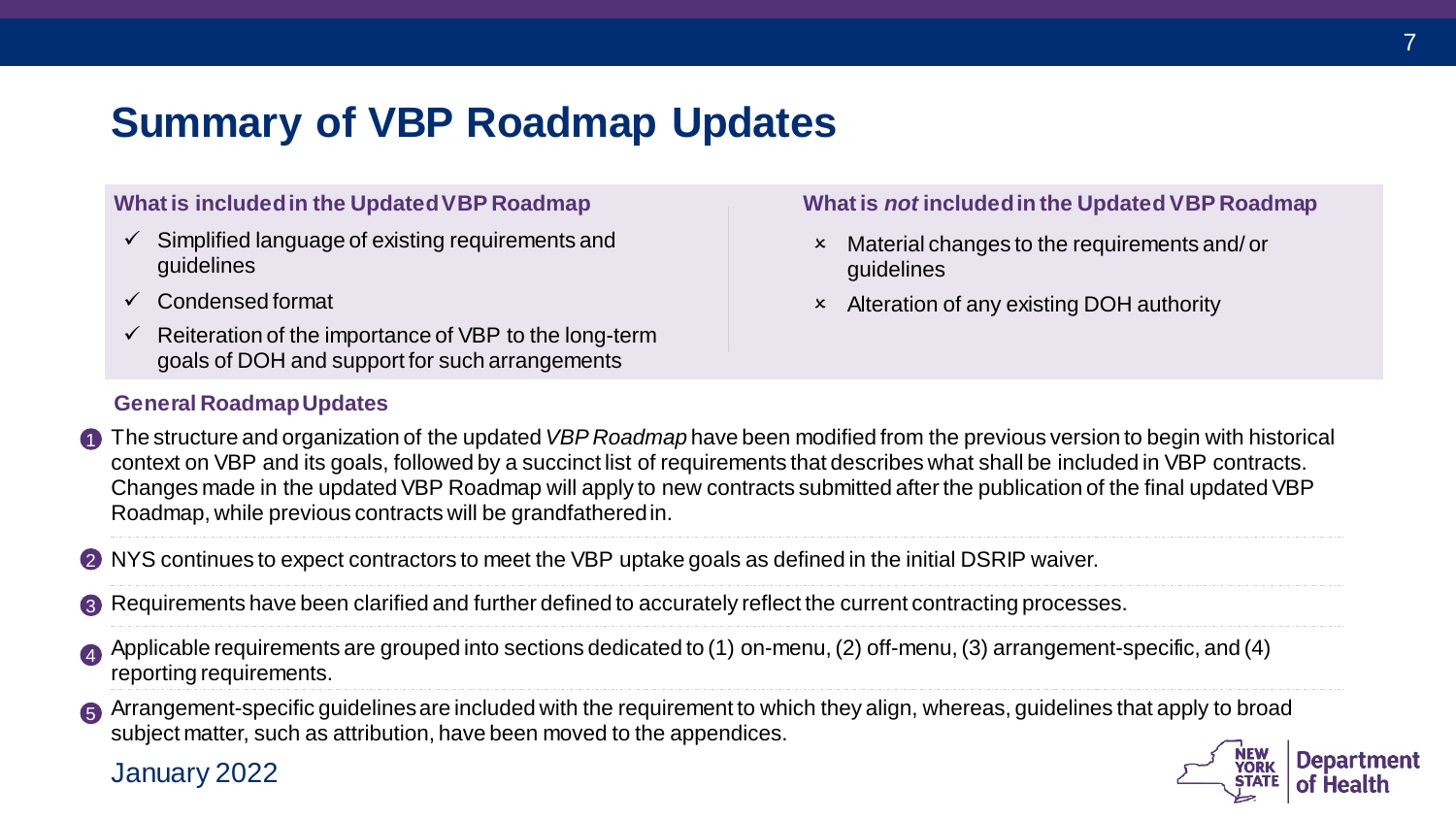# **Additional Topic-Specific Updates (1 of 2)**

### **Specific Roadmap Updates**

- **1** Integrated Primary Care arrangements: In this updated *VBP Roadmap*, all references to Integrated Primary Care (IPC) arrangements and associated requirements have been removed. After evaluating overall VBP contract participation, the DOH found that standard IPC definitions were not being used. As a result, the DOH is reevaluating its data and analytic capabilities to support chronic care and primary care bundles. While this reevaluation takes place, data and analytic support for the chronic care and primary bundles will be suspended.
- **Managed Long-Term Care Partially Capitated arrangements**: Managed Long-Term Care (MLTC) Partially Capitated arrangement 2 requirements have been rewritten as guidelines. The DOH has concluded that the structure of the MLTC Partially Capitated approach does not reflect current VBP principles. Given the change from requirement to guideline, DOH support for MLTC Partially Capitated quality reporting as of Measurement Year (MY) 2020 has been suspended until further notice.
- **3 Data Tools:** Links have been added to improve accessibility to available data tools to support VBP contractors, such as the Medicaid Analytics and Performance Portal (MAPP).
- **Innovator Program**: Descriptions of the Innovator Program have been retained in an appendix to highlight the participant accomplishments and reflect the ongoing importance of this model to future VBP design. 4

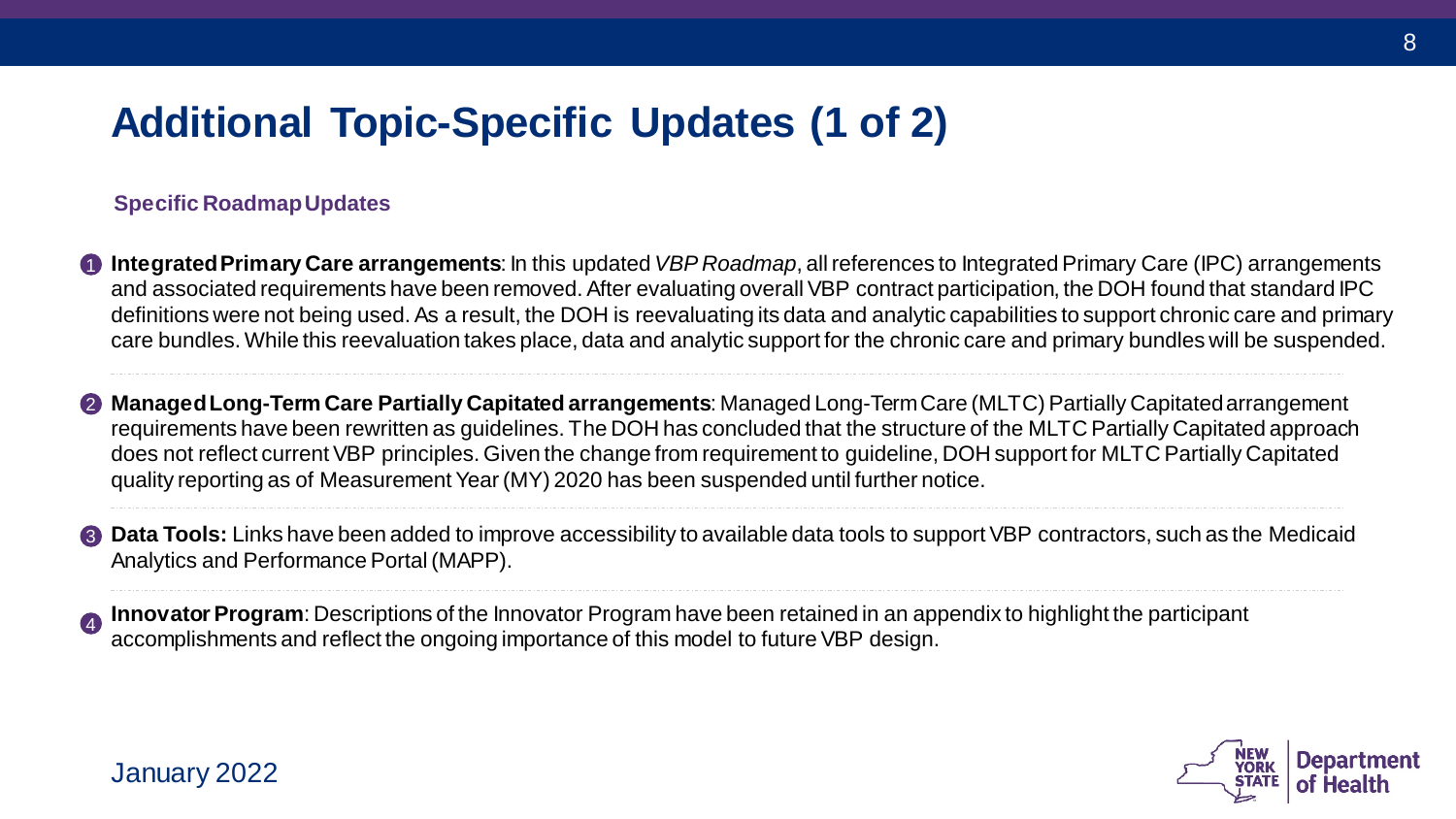# **Additional Topic-Specific Updates (2 of 2)**

### **Specific Roadmap Updates**

January 2022

- **Delivery System Reform Incentive Payment**: Programmatically, the goals of VBP reform established through the DSRIP program 5 remain the same, but given the program's conclusion in March 2020, references to DSRIP have been removed except where they are needed for historical context.
- **6** Penalties: NYS retains its authority to enforce penalties on MCOs that do not meet VBP goals. A description of penalties that align to the prior DSRIP VBP goals for MCOs will remain.
- 7 **Target Budget Setting:** Target budget setting has been clarified to indicate that VBP contractor budgets are compared to their own historical cost, and that they must define their own method of target budget calculation, including the frequency of budget rebasing. The Next Generation ACO approach for target budget setting is included as a guideline in the appendices. Specific examples of target budget calculations have been removed.
- **VBP Quality Improvement Program:** References to the VBP Quality Improvement Program (VBP QIP) have been removed in this update as successor programs are being designed through alternative federal authorities. 8
- **Member Incentives**: All references of member incentives have been removed from the updated *VBP Roadmap*, as these rules are best addressed in separate DOH guidance. 9



9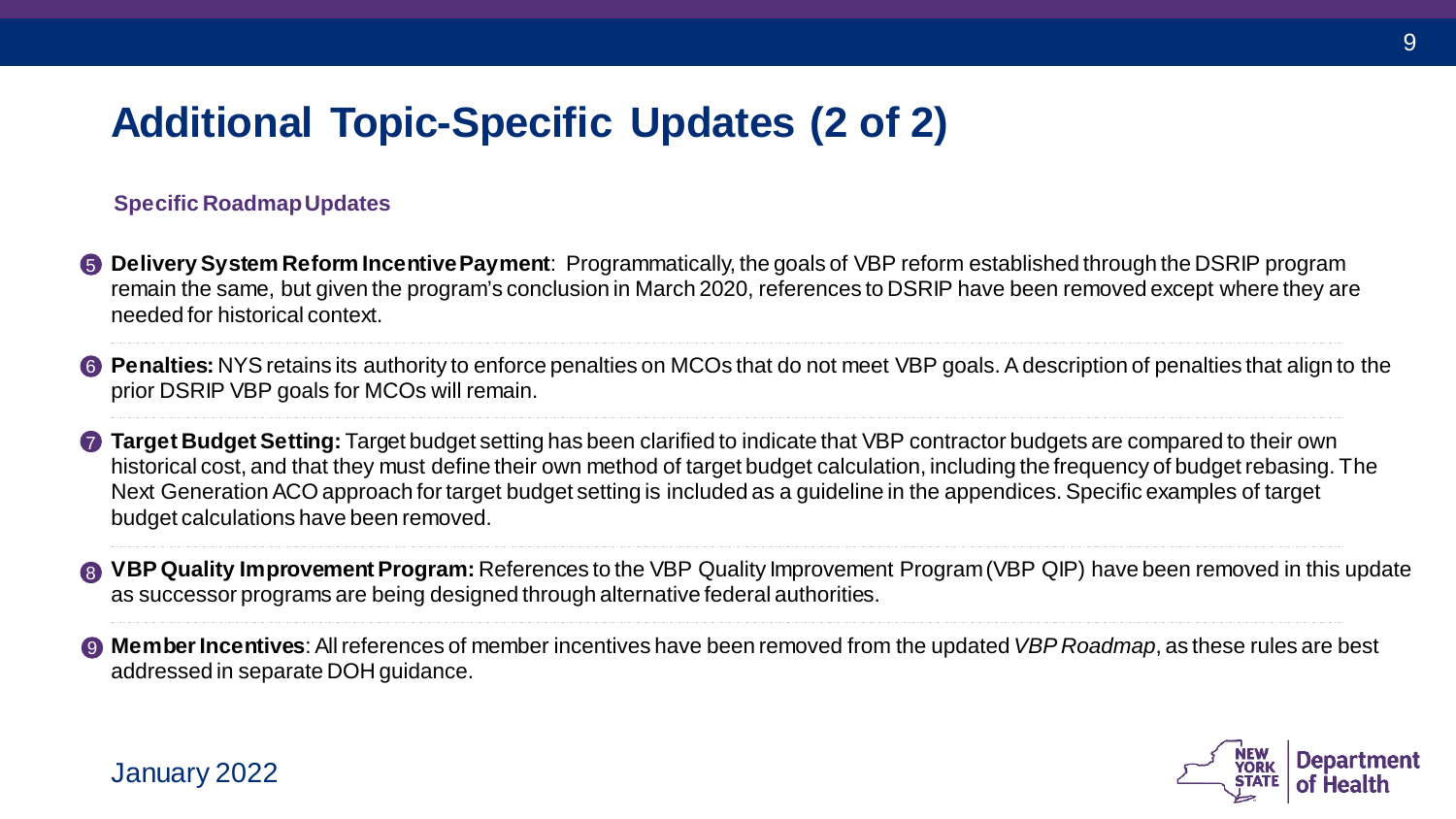### **Areas of Reinforcement**

**The outlined areas below are aspects of the updated VBP Roadmap that still have significant value in the contracting process and are important in NYS's movement to VBP and more equitable health care for all New Yorkers.** 

#### **Social Determinants of Health (SDH):**

The SDH requirement has not changed. Level 2 and 3 VBP arrangements are required to address at least one social determinant of health. The State also continues to encourage MCOs to screen members as a part of the SDH intervention. VBP contractors and MCOs are encouraged to measure the success of SDH programs. To provide more guidance on this requirement, examples of the most common SDH interventions from the SDH Intervention Menu have been included in the updated *VBP Roadmap* for reference.

#### **Community Based Organization (CBO) Tiers:**

Level 2 and 3 VBP arrangements are still required to include at least one not-for-profit organization; however, references to CBO tiers have been removed. This does not represent a functional change to the existing process and continues to support CBO capacity building in general.

#### **VBP Guiding Principles:**

January 2022

To encourage best practices, guiding principles have been included in the appendix to reiterate the State's expectations for VBP contractors and providers when they are engaging in the contracting process.

### **Quality Measures:**

The inclusion and reporting of quality measures remains an important aspect of VBP contracts. The required quality measures differ by arrangement type. All VBP Arrangements must include at least one Pay for Performance Category 1 Measure.

#### **Exclusions:**

A list of acceptable exclusions remains in the updated *VBP Roadmap* to ensure there are no structural barriers to achieving the statewide goals.

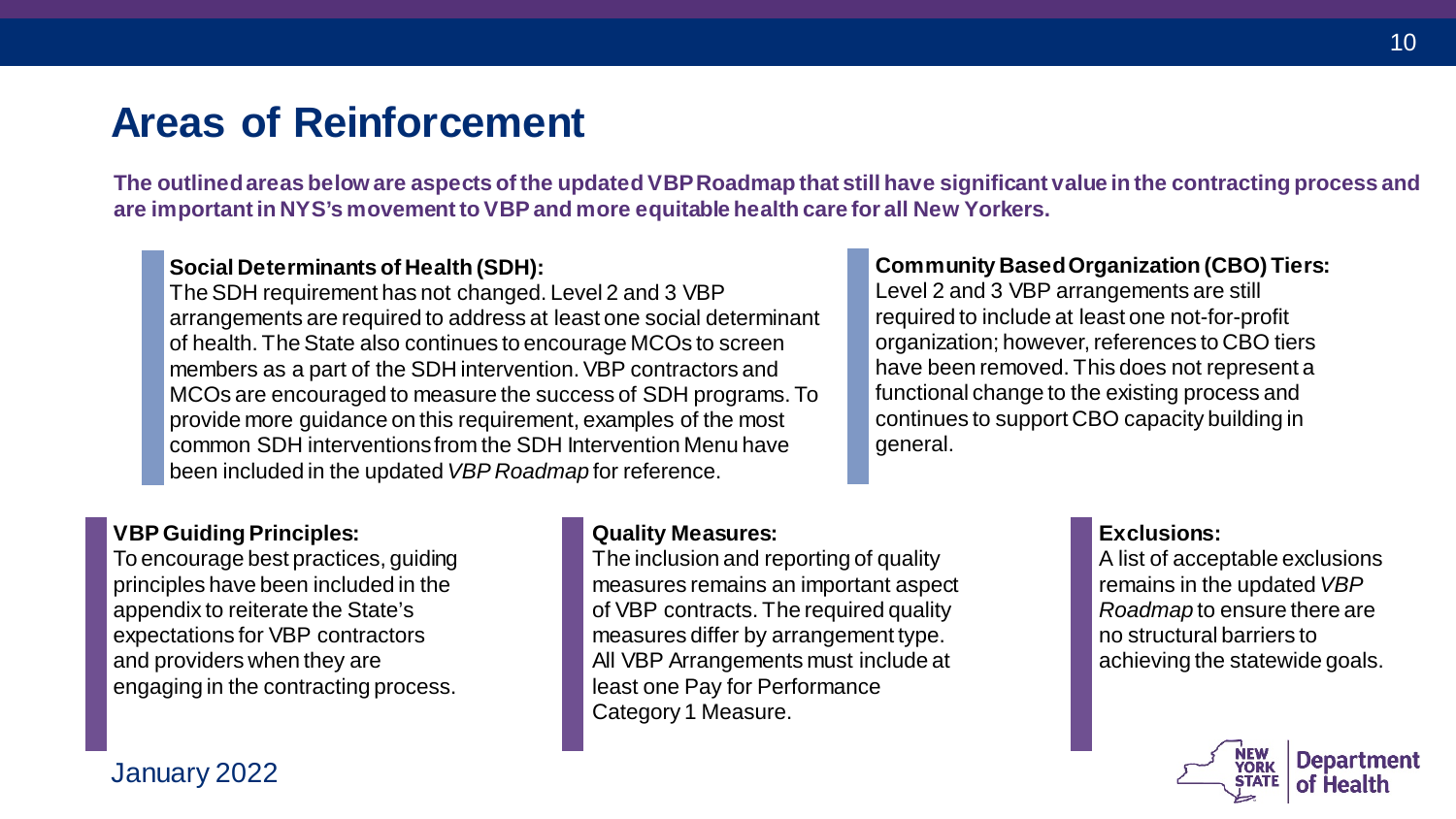### **Participating in the Public Comment Period**

**A brief overview of the public comment process and how to record your responses are displayed below.**

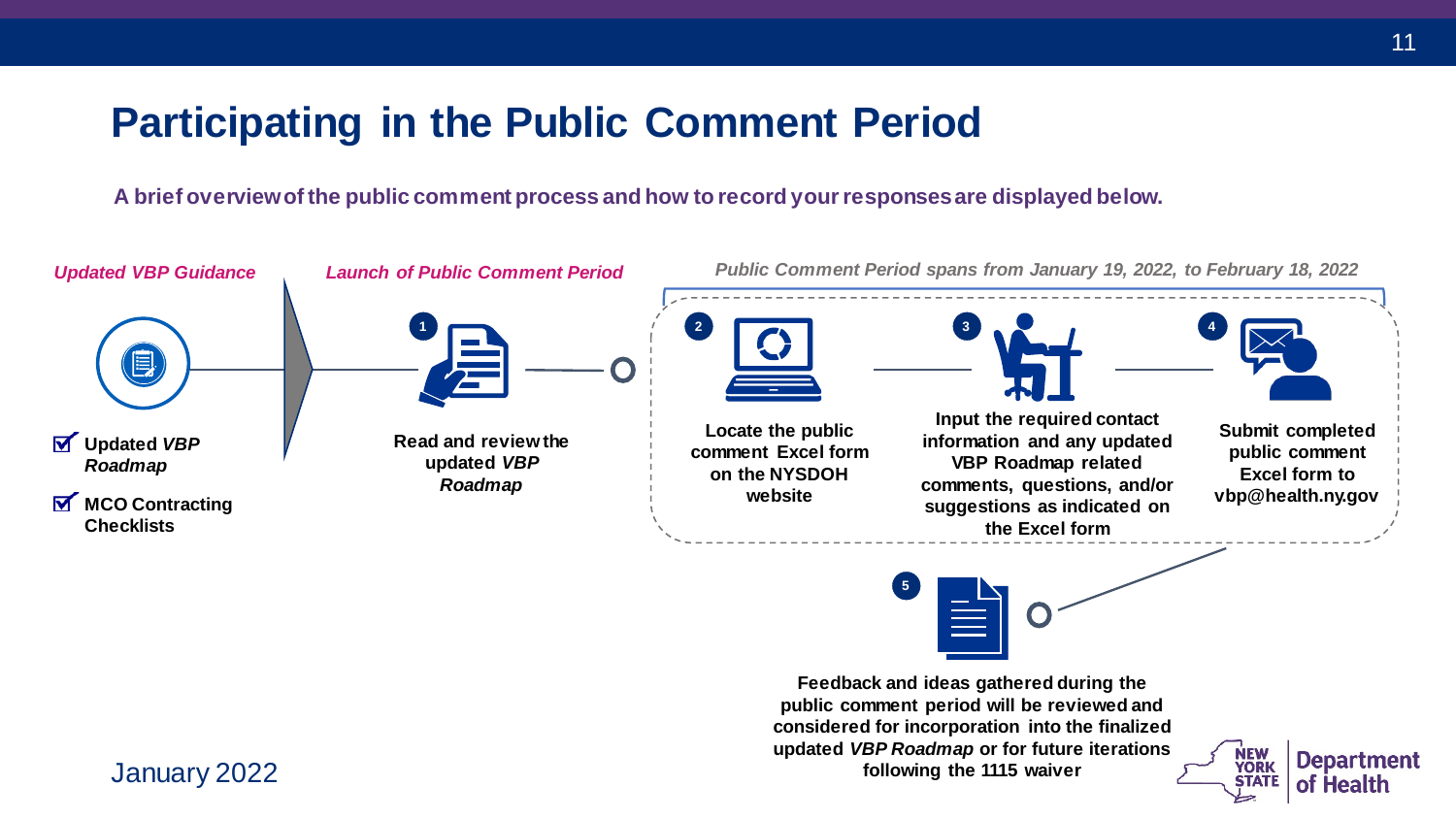# **Review of Public Comment Form (1 of 2)**

**The visual below displays the different parts of the Excel public comment form that you will be requested to complete.** 

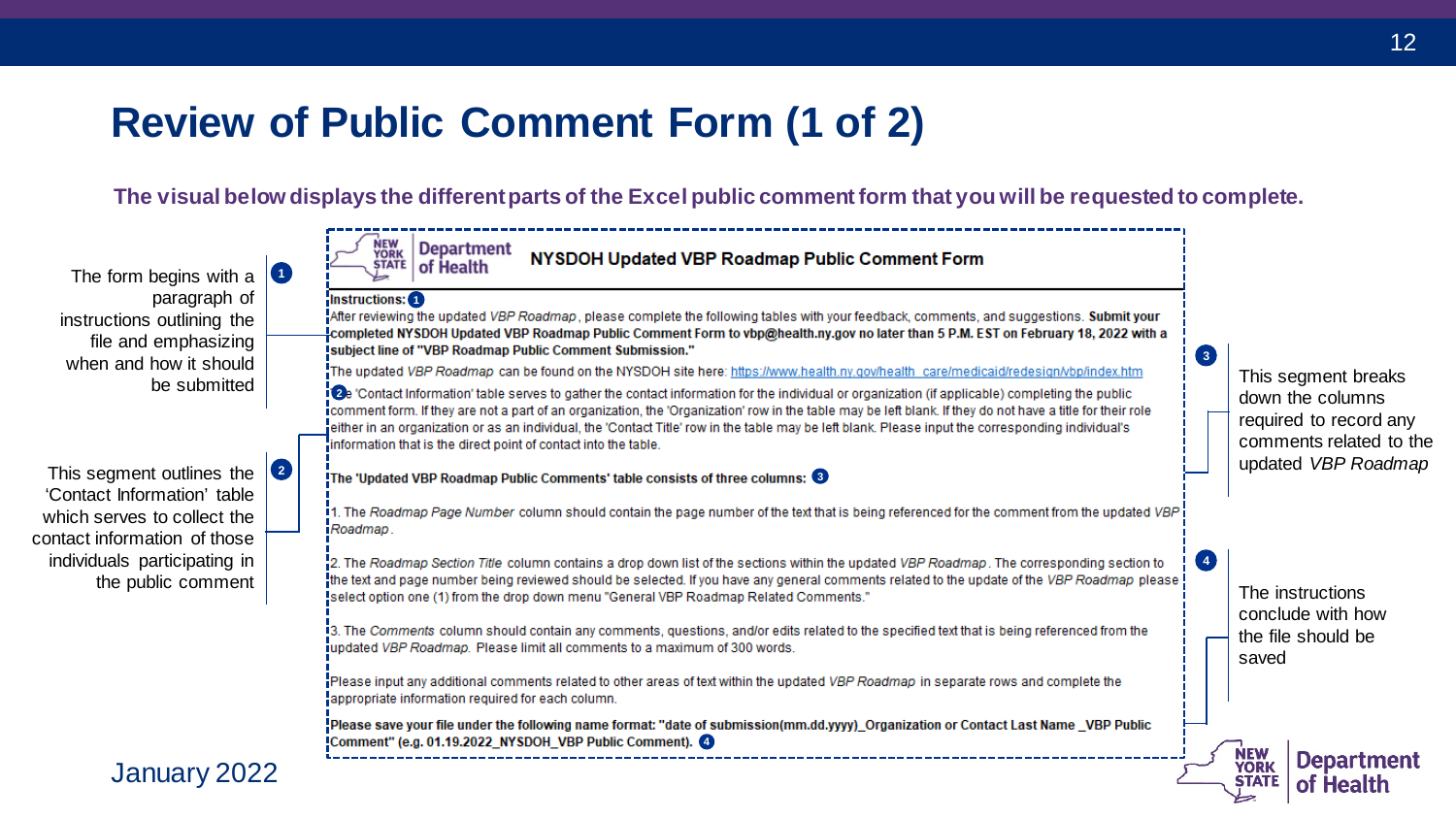### **Review of Public Comment Form (2 of 2)**



January 2022

**STATE** 

of Health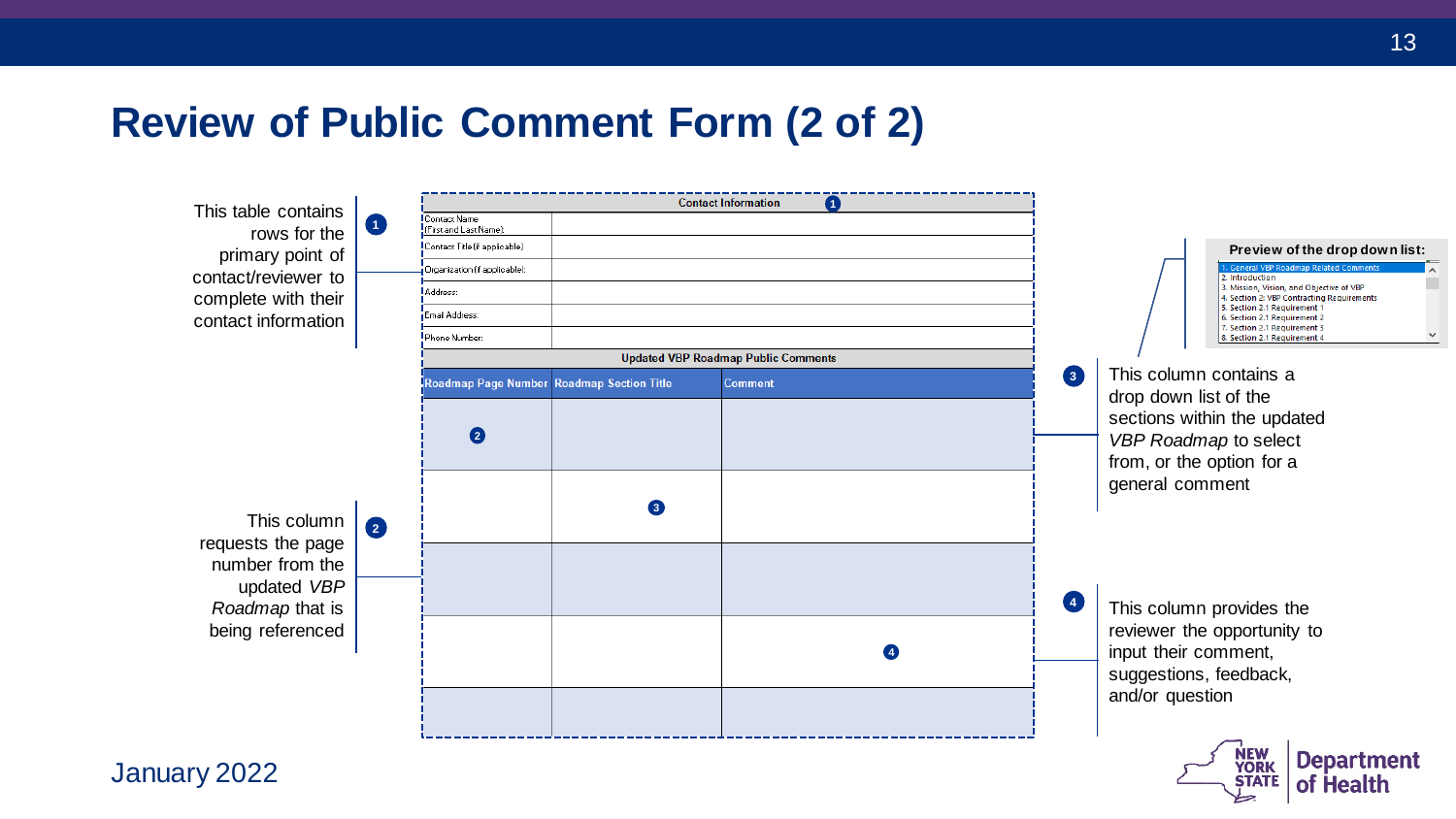### **References and Contact Information**

- Please submit your Public Comment form to [vbp@health.ny.gov](mailto:vbp@health.ny.gov) with a subject line of "VBP Roadmap Public Comment Submission" by **5 PM EST on February 18, 2022.**
- The updated *VBP Roadmap* public comment period was announced publicly to the Medicaid Redesign Team (MRT) II Listserv on January 19, 2022.
- The updated *VBP Roadmap* along with previous versions of the *VBP Roadmap* are available on the DOH website at the following link: [https://www.health.ny.gov/health\\_care/medicaid/redesign/vbp/index.htm](https://www.health.ny.gov/health_care/medicaid/redesign/vbp/index.htm)
- For questions about the updated *VBP Roadmap* please email *vbp@health.ny.gov*